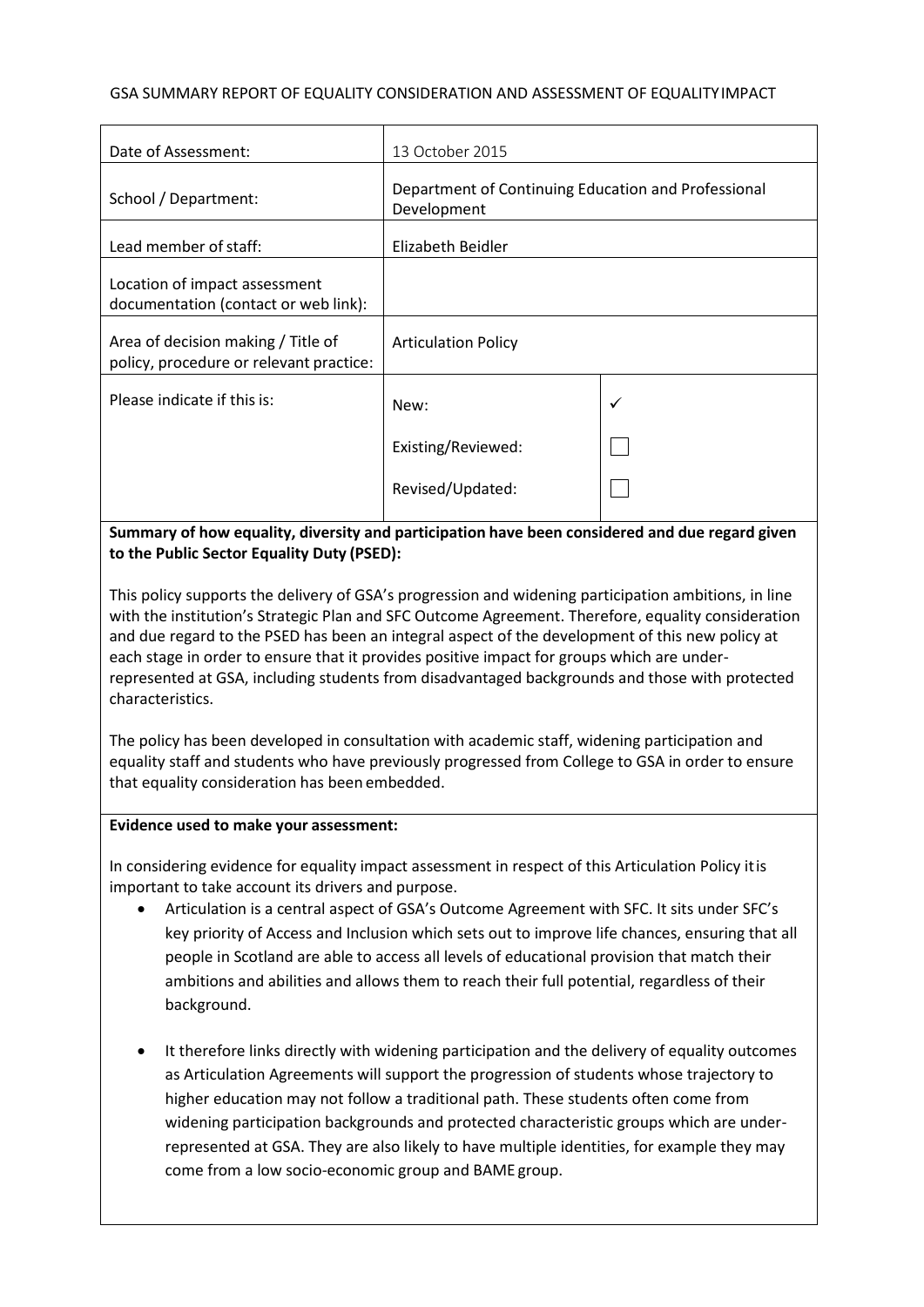Current overall statistics for GSA's student population demonstrate that Scottish domiciled students from some protected characteristic groups, in particular BAME; Male, and Scottish domiciled students from widening participation backgrounds are under-represented.

Currently there is no specific, systematic institutional analysis of students progressing from FE into GSA, into which year of study, or their progression through their undergraduate programme. It is therefore important that this is included in future analysis for protected characteristic and widening participation groups and in relation to Articulation Agreements when these are put in place.

However, a tailored analysis of figures over the last 5 years has been undertaken, taking account of three specific groups who are currently under represented at GSA.

| UNDER-REPRESENTED<br>PROTECTED CHARACTERISTICS | Average % of acceptances<br>over 5 year period* | Average % of entrants<br>over 5 year period |
|------------------------------------------------|-------------------------------------------------|---------------------------------------------|
|                                                | <b>UCAS</b>                                     | College                                     |
| <b>BAME</b>                                    | 7.6%                                            | 10.4%                                       |
| Male                                           | 39.8%                                           | 38.6%                                       |

\* *The only available figures at this time are for acceptances rather than entrants. Not all offers will have translated to enrolments, so the percentage would be expected to be lower forentrants.*

| WIDENING ACCESS               | Average % of entrants over 5 year period |         |
|-------------------------------|------------------------------------------|---------|
|                               | <b>UCAS</b>                              | College |
| <b>Widening Participation</b> | 14%                                      | 47%     |

Although further work needs to be undertaken in respect of statistical analysis for articulation, this initial analysis demonstrates that a progression route from college, for example through a formalised Articulation Agreement can provide positive impact for these under-represented groups. This Articulation Policy, therefore, has the potential to advance equality for under-represented protected characteristic groups.

## **Outline any positive or negative impacts you haveidentified:**

This is a new policy, therefore its equality impact is anticipated and will be monitored as part of ongoing monitoring and review, for example through the Articulation Consultative Committee and PMAR.

## 1) **Definition and Key Characteristics**

There is potential to provide positive impact for students who are under-represented at GSA through the provision of a progression route which takes account of the fact that these students often do not follow a 'traditional' progression route to higher education.

## 2) **Key Principles of Articulation at GSA**

The following points are highlighted for this section of the policy:

- (2) The core principle to provide **parity of student experience** for articulating students will provide positive impact for under-represented students, including those from protected characteristic groups
- (3) It is noted that in managing the risks of articulation Boards of Studies need to take account of equality impact as part of any risk assessment
- (4) In order to mainstream consideration of equality the Articulation Proposal Proforma should include a specific section for equality impact assessment
- (5) GSA needs to seek assurance from partners that equality consideration and due regard to the PSED has been given in their own provision. This should form part of the preapprovals process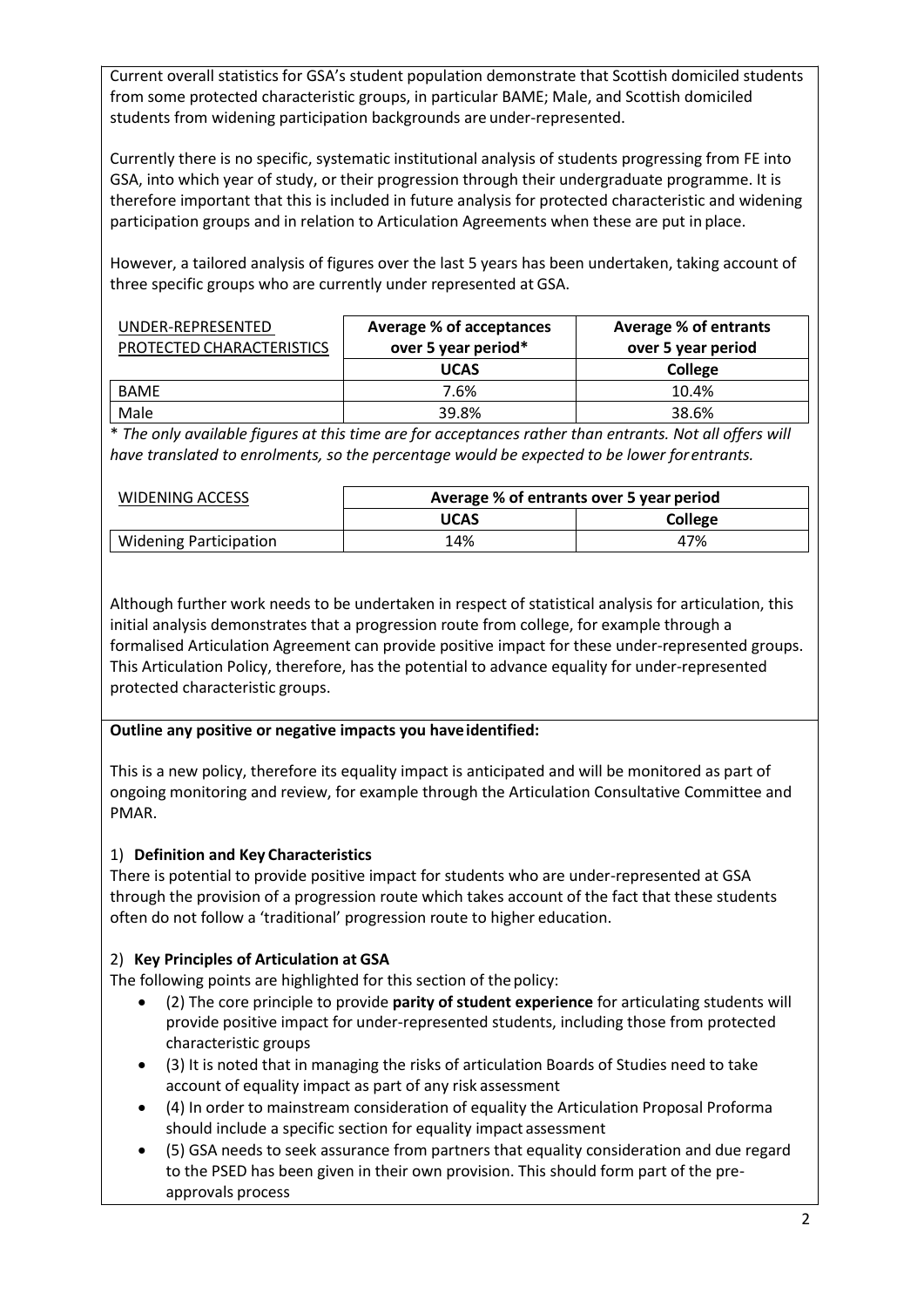- (8) With regard to exit awards, there is potential for negative equality impact where there are exceptions to the principle to award a Designated (General) Degree if a student leaves after Year 3 which are considered on a "case-by-case" basis. In order to mitigate this risk guidance for such cases will be provided and such cases will be monitored year on year to identify any equality trends.
- (9) In order to ensure consistency in equality consideration and due regard to the PSED it is noted that all Memorandum of Agreements should be accompanied by an equality impact assessment.

# 3) **Articulation Protocol for GSA**

As highlighted above, consideration of equality and due regard to the PSED will be mainstreamed into all aspects of the implementation of this policy.

# 4) **Pre-Approvals Process**

The mainstreaming of equality consideration and embedding equality impact assessment as part of the process is an opportunity to provide positive impact for all protected characteristic groups – see points highlighted above.

# 5) **Post-Implementation Monitoring**

The following points are noted with regard to monitoring:

- All monitoring of the programme should include reference to equality impact and consideration in order to identify positive impact and address any negative impact identified on an ongoing basis.
- (3) In order to ensure the continued mainstreaming of equality consideration, reports from partner visits should include reference to equality impact.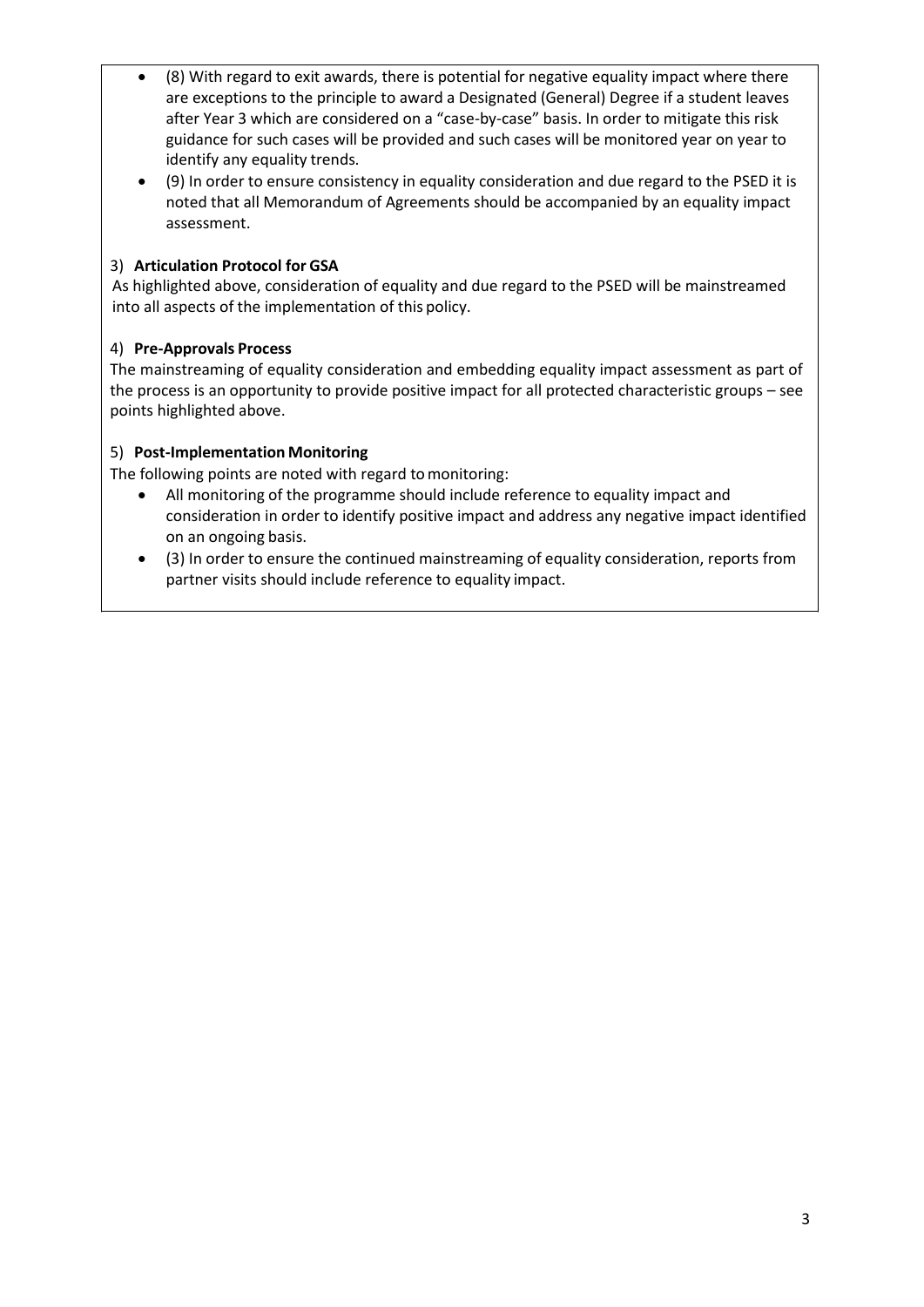| Activity / task                                                                                                                                                                                    | <b>Equality impact</b>                                                                                                                                                                            | Person<br>responsible                                                                                            | <b>Timeframe</b>                                                                                                                            |
|----------------------------------------------------------------------------------------------------------------------------------------------------------------------------------------------------|---------------------------------------------------------------------------------------------------------------------------------------------------------------------------------------------------|------------------------------------------------------------------------------------------------------------------|---------------------------------------------------------------------------------------------------------------------------------------------|
| Ongoing systematic<br>institutional analysis of<br>equality statistics to<br>include progression from<br>FE to GSA                                                                                 | Ensure that equality impact<br>can be monitored, understood<br>and reported on for all<br>protected characteristic<br>groups in respect of access,<br>progress, outcomes and<br>experience        | Progression<br>Manager                                                                                           | Annually in line<br>with reporting<br>to SFC<br>regarding<br>Outcome<br>Agreements<br>and the annual<br>cycle of<br>Programme<br>Monitoring |
| Consideration of equality<br>impact to be embedded<br>as part of any risk<br>assessment                                                                                                            | Equality consideration and the<br>PSED will be embedded in all<br>aspects of articulation<br>development and delivery,<br>providing positive impact for<br>all protected characteristic<br>groups | Programme<br>Leaders of<br>relevant<br>Programmes                                                                | Annually in the<br>planning<br>process for<br>programme<br>delivery                                                                         |
| Include a specific section<br>for equality impact<br>assessment in the<br><b>Articulation Proposal</b><br>Proforma                                                                                 | As above                                                                                                                                                                                          | Progression<br>Manager                                                                                           | To be<br>completed in<br>line with<br>proposal<br>developments<br>and actioned<br>through<br>relevant Board<br>of Studies                   |
| Develop guidance for<br>level of degree award for<br>cases where articulation<br>students leave their<br>programme of study after<br>Year 3                                                        | Provide positive impact for all<br>protected characteristic<br>groups by providing clear and<br>accessible programme<br>information                                                               | Progression<br>Manager with<br>guidance from<br>Registry in line<br>with University of<br>Glasgow<br>Regulations | Annually in line<br>with University<br>of Glasgow<br>Regulation<br>changes                                                                  |
| Ensure that all MoA are<br>accompanied by an<br>equality impact<br>assessment                                                                                                                      | Equality consideration and the<br>PSED will be embedded in all<br>aspects of articulation<br>development and delivery,<br>providing positive impact for<br>all protected characteristic<br>groups | Progression<br>Manager                                                                                           | Timeframes set<br>by the<br>developments<br>of new<br>arrangements<br>requiring MoA                                                         |
| Ensure that all monitoring<br>and reporting in respect<br>of the development and<br>delivery of Articulation<br>Agreements includes<br>reference to and<br>reflection on equality<br>consideration | Monitor equality impact and<br>develop practice                                                                                                                                                   | Articulation<br>Consultative<br>Committee and<br>relevant Board of<br><b>Studies</b>                             | In line with the<br>annual<br>reporting cycle<br>of Boards of<br>Study, UPC and<br>Academic<br>Council                                      |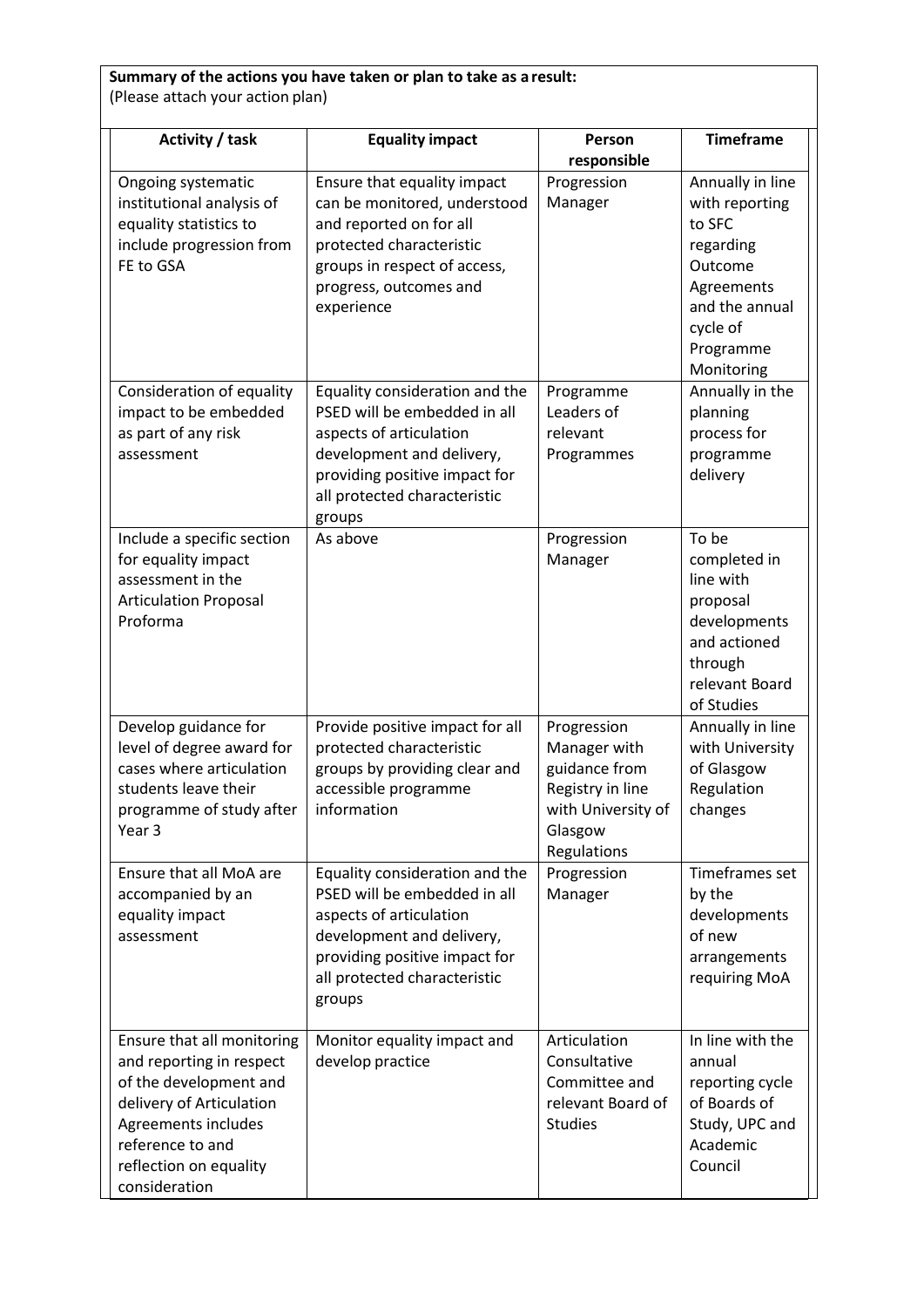## **Summary of what you anticipate will change as a result of your actions and where / when will these be reported and reviewed:**

As this is a new policy the identified actions relate to implementation and ongoing monitoring. It is intended that the actions put in place will mainstream equality through all aspects of articulation agreements, programme development and implementation, supporting an increase in numbers of students from under-represented groups, particularly those from BAME backgrounds, male students and students from widening participation backgrounds progressing toGSA.

Reporting will take place:

- Annually as part of PMAR and Articulation Consultative Committee
- Biennial quality monitoring reports from visit to partners
- Ongoing partner visit reports

#### **State how will these changes will contribute to the delivery of GSA's equalityoutcomes:**

Through mainstreaming equality and embedding the consideration of equality in articulation agreements and programme development and delivery, this policy will support the delivery of equality outcomes (1), (2), (7) and (8) by providing opportunities for under-represented groups to progress to GSA, including BAME students, male students, students from WP backgrounds.

#### **The outcome of your assessment:**

| No action $-$ no potential adverse impact                          |  |
|--------------------------------------------------------------------|--|
| Amendments or changes to remove barriers / promote positive impact |  |
| Proceed with awareness of adverse impact                           |  |